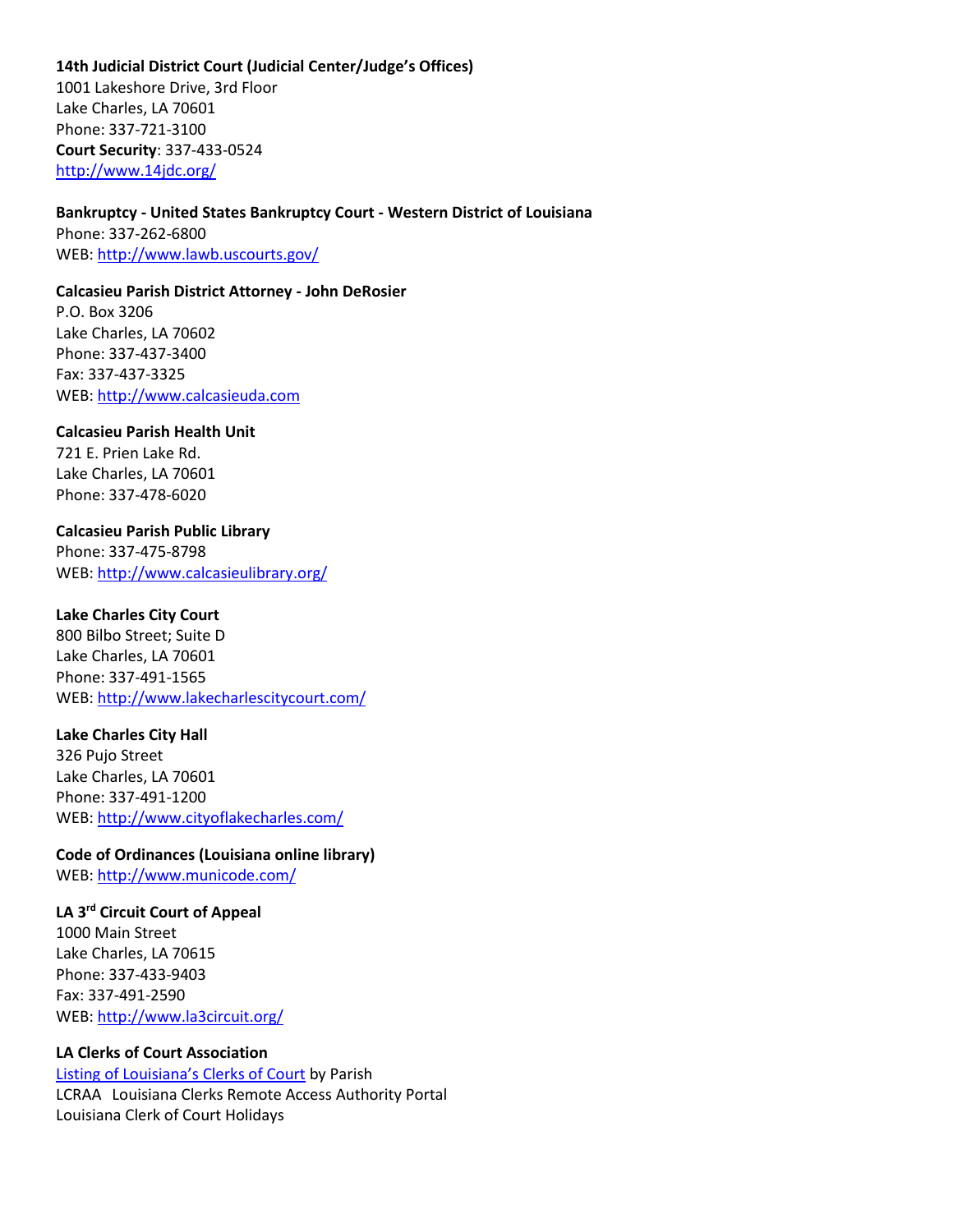## **Louisiana State Legislature**

<http://www.legis.la.gov/legis/home.aspx>

## **LA Dept of Motor Vehicles**

Phone: 337-491-2533 [For Calcasieu Offices CLICK HERE](http://www.dps.state.la.us/omvfielddirections.nsf/$parish?OpenView&Start=1&Count=30&Expand=10#10) WEB: <http://omv.dps.state.la.us/>

# **FBI (New Orleans-Office)**

2901 Leon C. Simon Drive New Orleans, Louisiana 70126 Phone: 504-816-3000 WEB: <http://www.fbi.gov/>

## **FDA - New Orleans District Office**

6600 Plaza Drive Suite 400 New Orleans, LA 70127 Phone: 504-240-2401 Fax: 504-240-6360 WEB: <http://www.fda.gov/>

### **Federal Court**

611 Broad Street; Suite 188 Lake Charles, Louisiana 70601 Phone: 337-437-3870 Fax: 337-437-3873 WEB: <http://www.lawd.uscourts.gov/content/lake-charles>

## **Family Court - Fourteenth Judicial District**

1000 Ryan Street - Annex Lake Charles, LA 70601 Phone: 337-437-3363

#### **IRS**

921 Moss Street Lake Charles, LA 70601 Phone: 337-433-1362 WEB: <http://www.irs.ustreas.gov/>

#### **Jury Duty Office – Calcasieu**

PO BOX 1030 Lake Charles, LA 70602 Phone: 337-721-3110 Ext 6462 (As of Dec 2019) Fax: 337-436-3496

#### **Lake Charles Regional Support Enforcement Services Office**

1417 Gadwell Street Lake Charles, LA 70601 Phone: 337-491-2154 Fax: 337-491-2104 WEB: [http://www.dss.state.la.us/departments/ofs/OFS\\_Regional\\_Offices.html](http://www.dss.state.la.us/departments/ofs/OFS_Regional_Offices.html)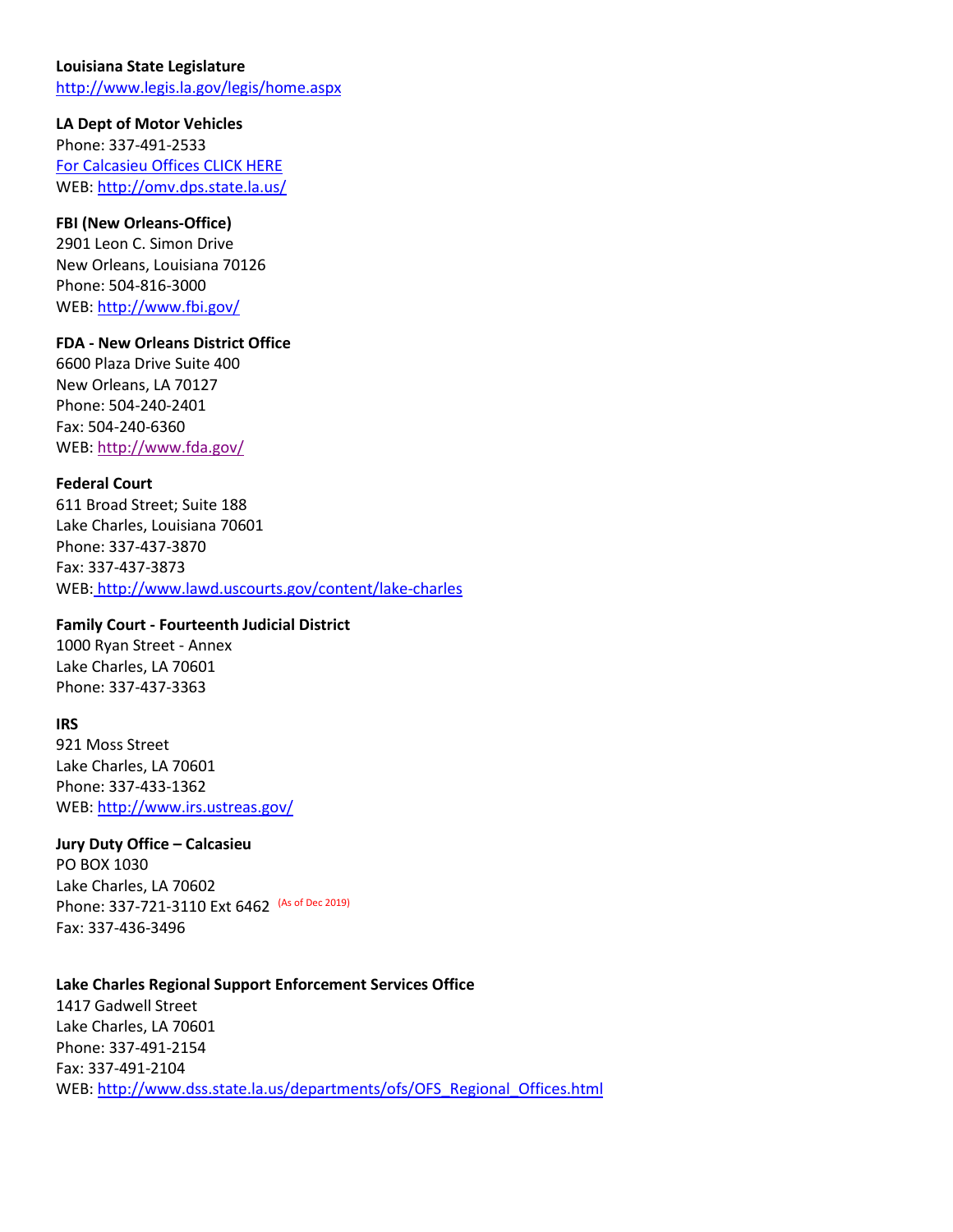## **Law Center - The Southwest Louisiana Law Center**

4th floor Magnolia Building 1011 Lakeshore Drive; 4th Floor Lake Charles, LA 70601 Phone: 337-436-3308 Fax: 337-433-2523 [www.swla-law-center.com](http://www.swla-law-center.com/)

#### **Legal Aid (Acadiana Legal Services)**

1 Lakeshore Dr, Ste 800 Lake Charles, LA 70629 (337) 439-0377

## **Louisiana Clerks Remote Access Authority ("LCRAA")**

10202 Jefferson Hwy. Building A Baton Rouge, LA 70809 [lcraa@laclerksofcourt.org](mailto:lcraa@laclerksofcourt.org) [www.laclerksportal.org](http://www.laclerksportal.org/)

#### **Occupational License**

Office City of Lake Charles (City Hall) 326 Pujo 6th Floor Lake Charles, LA 70601 Phone: 337-491-1442

#### **Police Jury** - **Calcasieu Parish**

1015 Pithon Lake Charles, LA 70601 Phone: 337-437-3500 WEB: <http://www.cppj.net/>

## **Probation & Parole**

991 Gerstner Memorial Blvd. Lake Charles, LA 70601 Phone: 337-491-2388 Fax: 337-491-2399

### **Public Defender's Office – Calcasieu** Phone: 337-436-1718

## **Registrar of Voters**

1000 Ryan Street, Rm 7 Lake Charles, LA 70601 Phone: 337-437-3572 Fax: 337-437-3389 WEB: <http://www.sos.la.gov/>

## **Sheriff's Office (Calcasieu)**

5400 Broad Street Lake Charles, LA 70615 Phone: 337-491-3700 Civil: 337-491-3733 WEB: <http://www.cpso.com/>